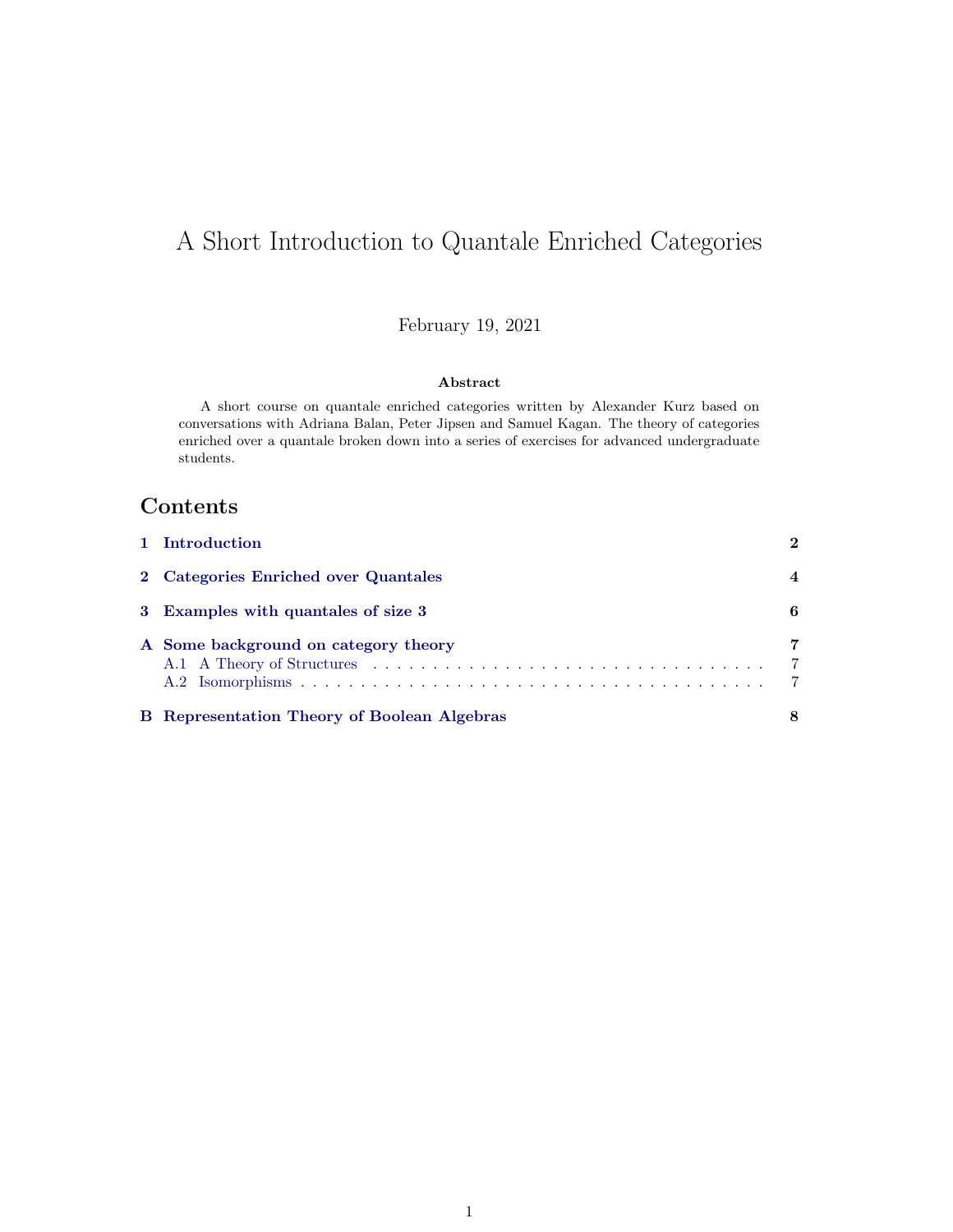## <span id="page-1-0"></span>1 Introduction

We are interested in many-valued logics with more truth values than just *true* and *false*. This is an inquiry into the question which mathematical structures support many-valued reasoning, much in the same way as Boolean algebra supports 2-valued reasoning. Our approach is algebraic and axiomatic, that is, we start with a set of truth values, which, following tradition, we denote by  $\Omega$ and a list of properties we think we definitely need. Then we explore the structures we obtain via examples and by proving properties we find of interest.

To start with, as for Boolean algebras, we will require that the set  $\Omega$  of all truth values has and and or, in other words, we will require that  $\Omega$  is a lattice. We will write  $\bot$ ,  $\top$  for the bottom and top element (if they exists) and  $\vee$  and  $\wedge$  for join and meet, respectively. <sup>[1](#page-1-1)</sup>

Exercise 1.1. Learn the basic facts about lattices, eg from [Wikipedia.](https://en.wikipedia.org/wiki/Lattice_%28order%29#Lattices_as_algebraic_structures) Make a list of examples of lattices.

**Remark 1.2.** We will denote the empty join, or bottom element, by  $\perp$  (as opposed to 0) and the empty meet, or top element, by  $\top$  (as opposed to 1).

In many-valued logics, we often have more operations than *and*, or, not. For example, we may want to add or multiply truth values. We capture this abstractly as follows. In addition to being a lattice, we will require that  $\Omega$  is equipped with another binary operation called multiplication or fusion. We will write it as ⊗ and often pronounce it as "tensor". One of the classic examples is the following.

<span id="page-1-2"></span>**Example 1.3.** Let  $\Omega$  be the set of non-negative real numbers with infinity, ordered by  $\geq$ , that is with 0 at the top and  $\infty$  at the bottom.  $\otimes$  is addition.

Remark 1.4. In the example above we can think of the real numbers both as distances and as truth values. Distance zero corresponds to true. The reason is that the predicate  $x = y$  is true if and only if the distance of  $x$  and  $y$  is 0.

Before we start looking at further examples, we need to finish the list of requirements we will put on  $\Omega$ . The remaining requirements are that  $\Omega$  has all joins, not only finite ones, and that ⊗ preserves joins coordinatewise. Taking everything together, these structures are known as quantales.

**Definition 1.5.** A (unital) quantale  $\Omega$  is a complete lattice with an associative operation  $\otimes$  that has a neutral element e and preserves all joins coordinatewise. A quantale is called commutative if ⊗ is commutative.

Remark 1.6. The formulation "preserves all joins coordinatewise" includes the preservation of empty joins, that is,  $\bot \otimes v = \bot$  and  $v \otimes \bot = \bot$ .

<span id="page-1-3"></span>**Example 1.7.** Show that a Boolean algebra becomes a commutative quantale if we choose  $\otimes = \wedge$ .

<span id="page-1-4"></span>Example 1.8. Show that the set of languages over an alphabet becomes a quantale when we define  $L \otimes L' = \{ww' \mid w \in L, w' \in L'\}.$ 

<span id="page-1-5"></span>**Example 1.9.** Show that the set of binary relations on a set  $X$  forms a unital quantale when we take composition of relations as ⊗.

Exercise 1.10. In which of the examples above is the neutral element different from the top element?

The following definition will play a central role.

**Definition 1.11.** In every quantale we can define the operations  $w/v = \sqrt{x} | x \otimes v \leq w$  and  $v\backslash w = \bigvee \{x \mid v \otimes x \leq w\}.$ 

<span id="page-1-1"></span><sup>&</sup>lt;sup>1</sup>"join" is defined as least upper bound and "meet" is defined as greatest lower bound.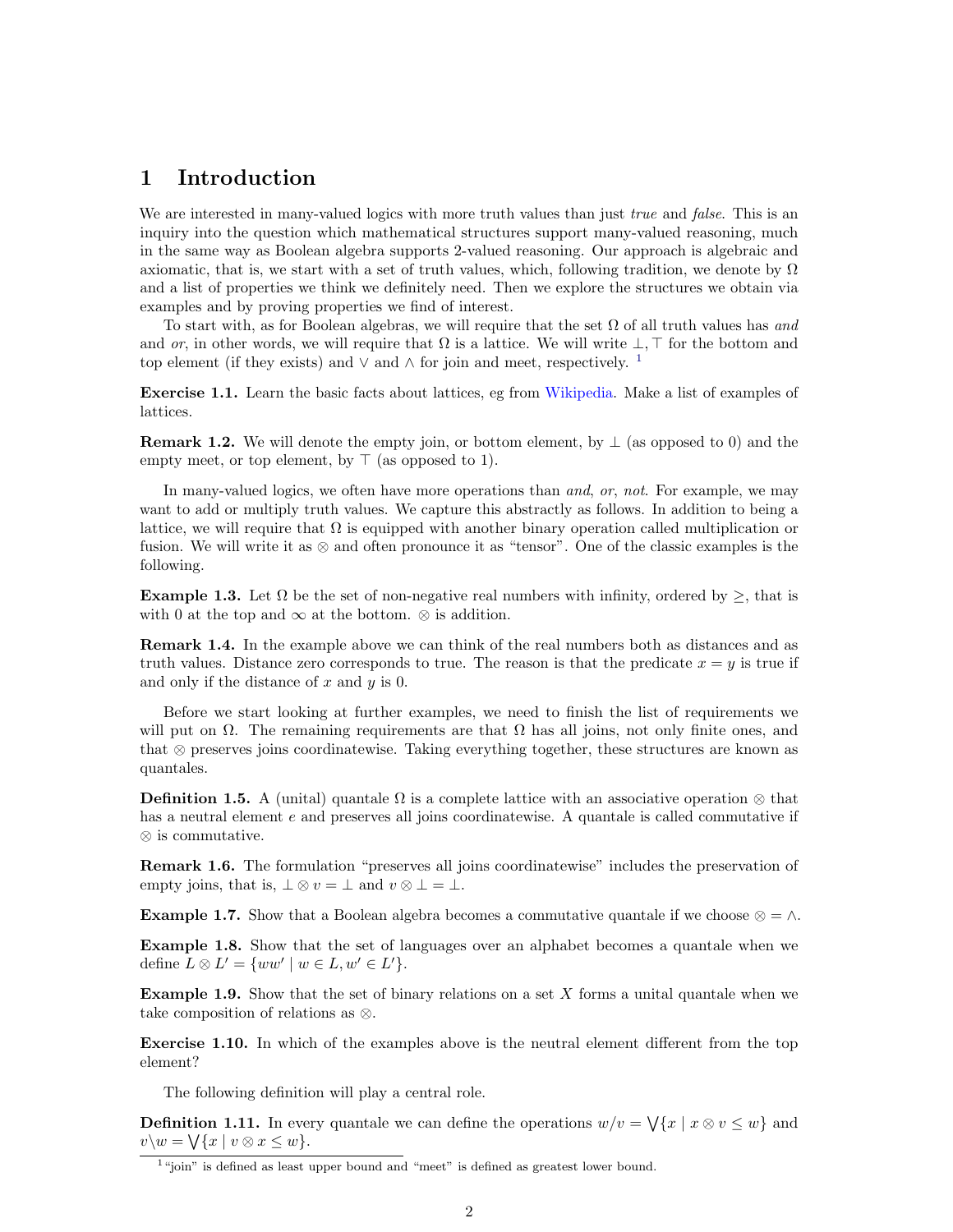**Remark 1.12.** If ⊗ is commutative, then  $w/v = v\wedge w$  and we write [v, w] instead.

**Example 1.13.** To justify the notation  $w/v$ , let  $\Omega$  be the positive reals in their usual order with  $\otimes$  being multiplication.<sup>[2](#page-2-0)</sup> Show that [v, w] is the usual division  $w/v$  of real numbers.

**Exercise 1.14.** In the Examples [1.3,](#page-1-2) [1.7,](#page-1-3) [1.8,](#page-1-4) [1.9,](#page-1-5) what are  $w/v$  and  $v\$  w?

The basic property relating ⊗ and residual is:

**Proposition 1.15.** In a commutative quantale we have that  $x \otimes v \leq w \Leftrightarrow x \leq [v, w]$ .

Exercise 1.16. Prove the proposition above. Generalise it to the non-commutative setting.

The next proposition shows that many properties that are familiar from the examples hold for quantales in general.

**Proposition 1.17.** Let  $(\Omega, e, \otimes)$  be a commutative quantale.

$$
1. \ [a, \top] = \top
$$

2. 
$$
[a, b \wedge c] = [a, b] \wedge [a, c]
$$

- 3.  $[\perp, a] = \top$
- 4.  $[b \vee c, a] = [b, a] \wedge [c, a]$
- 5.  $[e, a] = a$
- 6.  $e \leq [x, x]$

Exercise 1.18. Which well-known rules of logic correspond to each of the items above?

Exercise 1.19. Prove the proposition above.

It is important to know that all operations behave well wrt the order:

Exercise 1.20. Show that

1.  $x \leq y \Rightarrow x \otimes a \leq y \otimes a$ 2.  $x \leq y \Rightarrow a \otimes x \leq a \otimes y$ 3.  $x \leq y \Rightarrow [a, x] \leq [a, y]$ 4.  $x \leq y \Rightarrow [y, a] \leq [x, a]$ 

In other words, ⊗ is monotone (ie order-preserving) in both arguments, while the residuals are monotone in the 'enumerator' and anti-tone (ie order-reversing) in the 'denominator'.

The importance of the operations  $w/v, v\backslash w$ , and  $[v, w]$  is that they are a kind of inverse of ⊗. Remember how you learned to solve equations such as  $x \cdot 2 = 6$  by dividing by 2 on both sides to get  $x = 6/2$ ? The purpose of the next proposition is to show that we have a similar law in quantales.

**Exercise 1.21.** Conversely, show that if there is an operation [v, w] satisfying  $x \otimes v \leq w \Leftrightarrow x \leq w$ [v, w] then  $[v, w] = \bigvee \{x \mid x \otimes v \leq w\}.$ 

**Proposition 1.22.** Let  $(\Omega, e, \otimes)$  be a commutative quantale.

- 1.  $a \otimes [a, b] \leq b$
- 2.  $a \leq [b, a \otimes b]$

<span id="page-2-0"></span><sup>&</sup>lt;sup>2</sup>This is not a quantale, since it does not have all joins, but the joins needed for the definition of [v, w] do exist.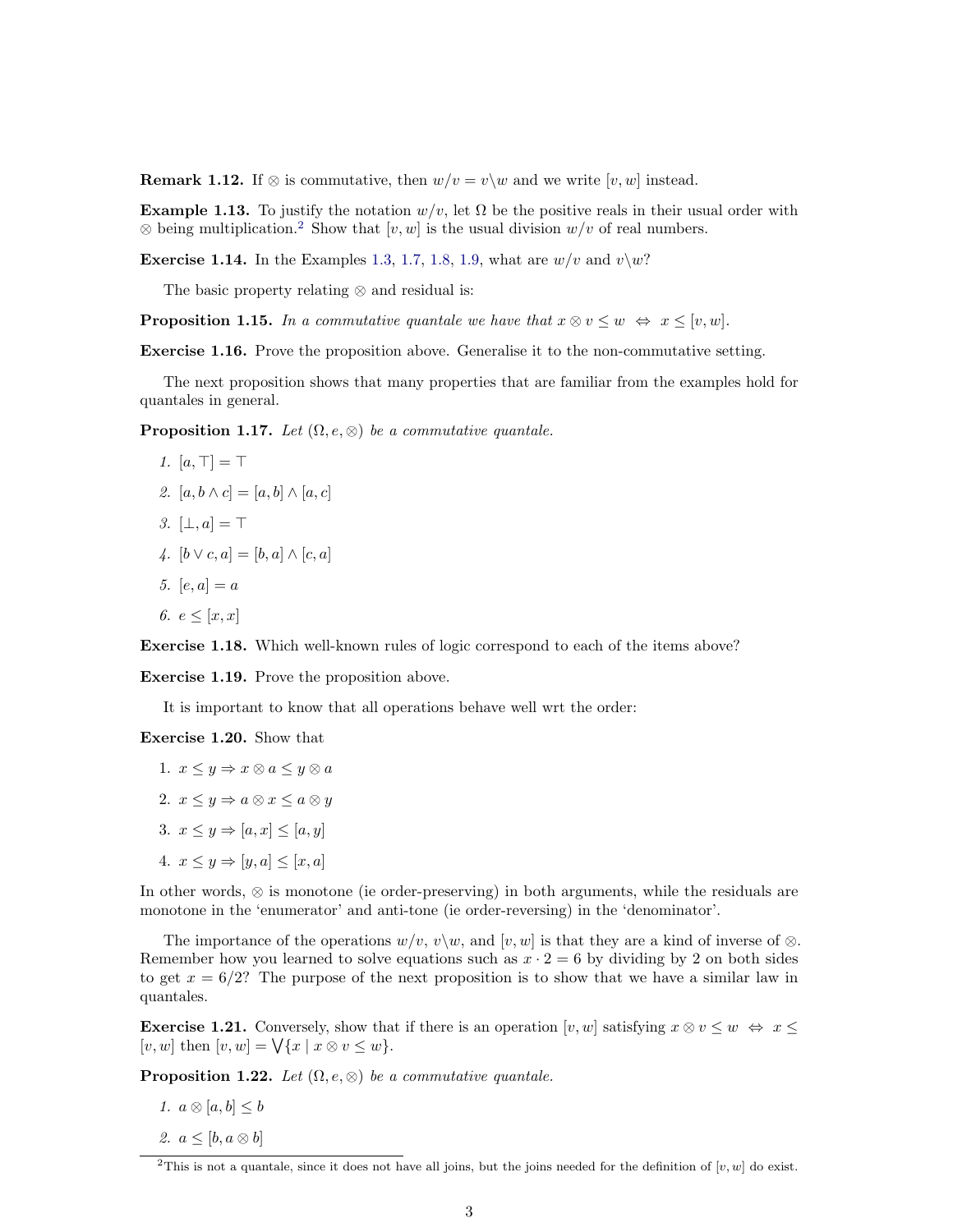3.  $a \leq [a, b], b]$ 

**Exercise 1.23.** Prove the proposition above using  $x \otimes v \leq w \Leftrightarrow x \leq [v, w]$ . Conversely, show that 1 and 2 imply  $x \otimes v \leq w \Leftrightarrow x \leq [v, w].$ 

Finally, I recommend that you summarize what you have learned:

**Exercise 1.24.** 1. Write out explicitly the equations defining a quantale.

- 2. Read about quantales [here](https://en.wikipedia.org/wiki/Quantale) and [here.](https://www.encyclopediaofmath.org/index.php/Quantale#References) Make a note of anything that was not already covered in this section.
- 3. Make a list of all examples of quantales you know.

## <span id="page-3-0"></span>2 Categories Enriched over Quantales

Categories enriched over quantales are systems of relations indexed by the elements of a quantale. We will define this notion only in the special case of interest to us here. While the below gives a correct definition of a category enriched over a quantale it is not the official one. If I want to emaphsise that I am referring to the definition below, I will speak about sytsems of relations. They are sometimes known in the literature as relational presheaves, but it would be too much of a distraction to explain this terminology. Later in the exercises to this section, we will recover the official definition of an enriched category in the special case of enriching over a quantale.

<span id="page-3-1"></span>**Definition 2.1** (system of relations over a quantale). A system  $X$  of relations over a quantale  $(\Omega, e, \otimes)$  is a set X together with a relation  $R_v$  for each  $v \in \Omega$  such that

- 1. Id  $\subseteq R_e$
- 2.  $R_v$ ;  $R_w \subseteq R_{v \otimes w}$
- 3.  $v \leq w$  implies  $R_v \supset R_w$
- 4.  $R_{\bigvee_{i \in I} v_i} = \bigcap_{i \in I} R_{v_i}$

where ";" denotes relational composition and  $\mathsf{Id} = \{(x, x) | x \in X\}$  denotes the identity relation. The last item implies  $R_{\perp} = X \times X$  if we choose  $I = \emptyset$ .

**Example 2.2.** Let  $2 = \{0, 1\}$ . Let  $\Omega$  be the quantale  $(2, 1, \wedge)$ . Explain why we can say that categories enriched over 2 are exactly [preorders,](https://en.wikipedia.org/wiki/Preorder#Formal_definition) that is, relations  $R \subseteq X \times X$  satisfying xRx and  $xRy \& yRz \Rightarrow xRz$ . More precisely, for a fixed set X, describe two functions, one from the class of systems of relations over  $X$  to the class of preorders over  $X$ , the other going in the opposite direction, and show that they are inverse to each other.

We will see more examples shortly in the next section. Nevertheless, you may want to pause here and try to manufacture your own examples, just to get a feel for this quite complicated definition.

Exercise 2.3 (Optional). Try to find some examples (and maybe interesting non-examples) of the definition above.

Whether you have done the exercise above or not, it is time now to discuss the alternative description of systems of relations as enriched categories.

**Remark 2.4.** We can describe a system of relations X by a single  $\Omega$ -valued relation, that is, a function  $X \times X \to \Omega$ , which is traditionally also denoted by X. Given a system of relations as in the definition above, we define

$$
X(x,y) = \bigvee \{v \mid (x,y) \in R_v\}
$$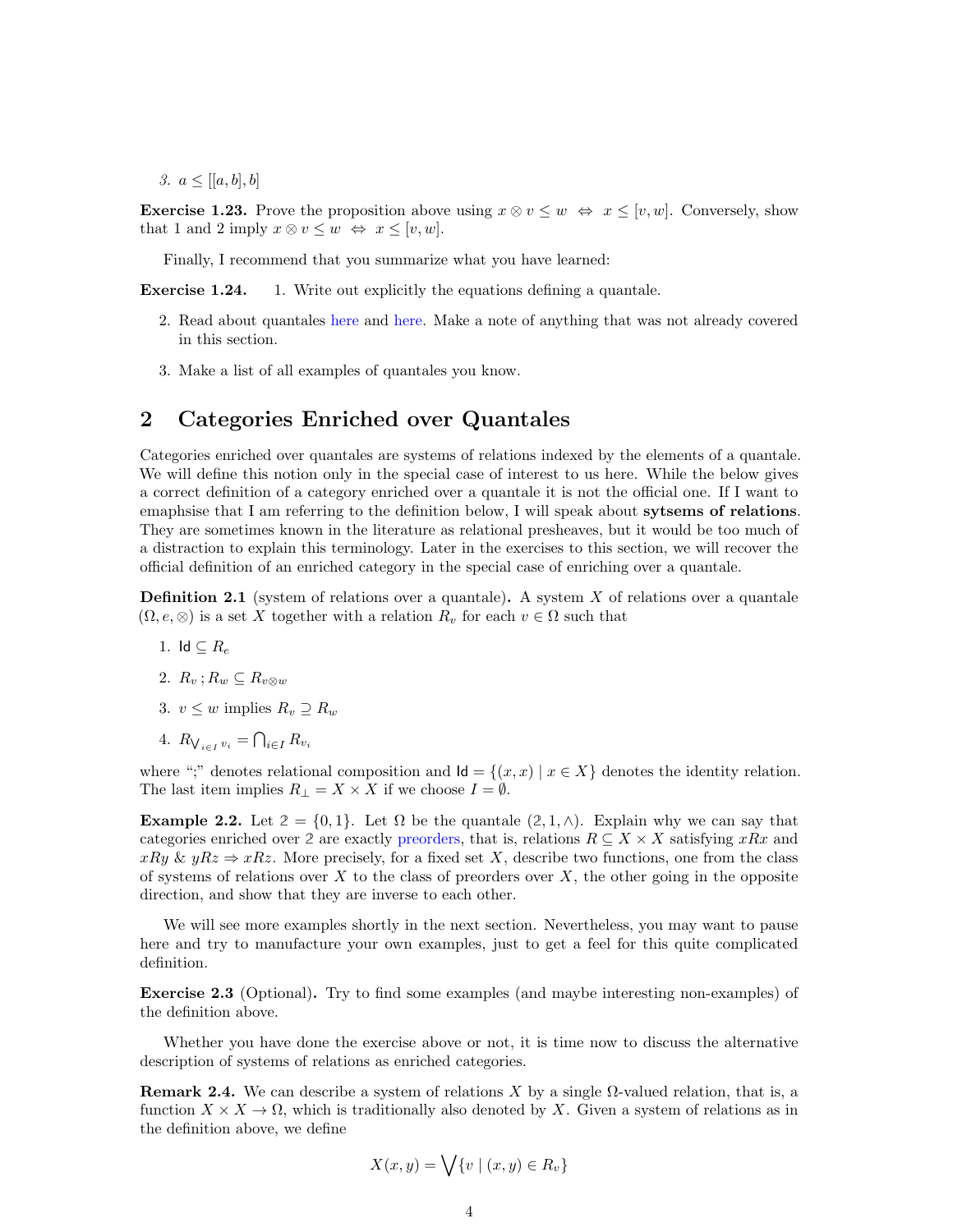Conversely, every  $X(x, y)$  satisfying the usual definition of a category enriched over  $\Omega$  (see below), can be turned into an equivalent system of relations by defining

$$
R_v = \{(x, y) \mid v \le X(x, y)\}\
$$

**Example 2.5.** Continuing from Example [1.3](#page-1-2) where  $\Omega = [0, \infty]$ , we have for all  $\epsilon \geq \mathbb{R}$  0 a relation  $R_{\epsilon} = \{(x, y) \mid X(x, y) \leq_{\mathbb{R}} \epsilon\}$  that contains all pairs of points that at a "distance"  $\leq_{\mathbb{R}} \epsilon$ . The distance between two points  $X(x, y) = \inf \{ \epsilon \mid (x, y) \in R_{\epsilon} \}$  is the smallest  $\epsilon$  such that  $(x, y)$  is contained in  $R_{\epsilon}$ .

We now investigate more closely in which sense the two kind of structures we have seen in the remark and example above are equivalent.

<span id="page-4-2"></span>**Exercise 2.6.** In the remark above, show that starting from a system of relations  $R$ , going to  $X \times X \to \Omega$  and then back returns indeed a system of relations that is identical to the one we started with.

The next question is whether we can characterise the maps  $X \times X \to \Omega$  that arise from a system of relations  $X$ . You may want to pause here and think about this for yourself.

... pause ...

The first step is to show the following.

Exercise 2.7. Let X be a system of relations over a commutative quantale  $\Omega$ . Show that  $e \leq X(x, x)$  and  $X(x, y) \otimes X(y, z) \leq X(x, z)$  for all  $x, y, z \in X$ .

The exercise above shows that from a system of relations, we get an X which 'has identity and composition'. The next step is to find out whether these properties are sufficient to get a system of relations via  $R_v = \{(x, y) | v \leq X(x, y)\}.$ 

<span id="page-4-0"></span>**Exercise 2.8.** Show that the conditions  $e \leq X(x, x)$  and  $X(x, y) \otimes X(y, z) \leq X(x, z)$  are sufficient to guarantee that  $R_v = \{(x, y) | v \leq X(x, y)\}\$ is a system of relations.

For future reference, we give a name to structures  $X$  with identity and composition as in the previous two exercises. Overloading  $X$  in the definition below to a set and a function and a pair consisting of a set and function is convenient and will not create ambiguities as these three different uses of the same symbol are distinguished by their different types.

**Definition 2.9** (categories enriched over a quantale). Let  $(\Omega, e, \otimes)$  be a commutative unital quantale. Let X be a set and let  $X : X \times X \to \Omega$ . Then X is called a *category enriched over*  $\Omega$  if

$$
e \le X(x, x)
$$
 (identity)  

$$
X(x, y) \otimes X(y, z) \le X(x, z)
$$
 (composition)

for all  $x, y, z \in X$ .

Exercise 2.10. In case the quantale in question is the two element one, what are the common mathematical terms for enriched category, identity and composition?

We discussed that for every system of relations there is a corresponding enriched category and that every enriched category gives rise to a system of relations. To complete the analysis, we also want to know the following.

<span id="page-4-1"></span>Exercise 2.11. Show that starting from an enriched category and going to the corresponding system of relations and back yields the original enriched category.

Finally, to consolidate the findings of this section, read up on metric spaces and summarise what you learned:

**Exercise 2.12.** Revise the notion of a [metric space.](https://en.wikipedia.org/wiki/Metric_space#Definition) Let  $\Omega$  be the non-negative reals with  $\infty$  as in Example [1.3.](#page-1-2) Show that every metric space is a category enriched over  $\Omega$ . Discuss how the categorical notion is more general than a metric space. Speculate about the importance of this generalisation. Read the beginning of Lawvere's [\[1\]](#page-8-0) and report back something interesting.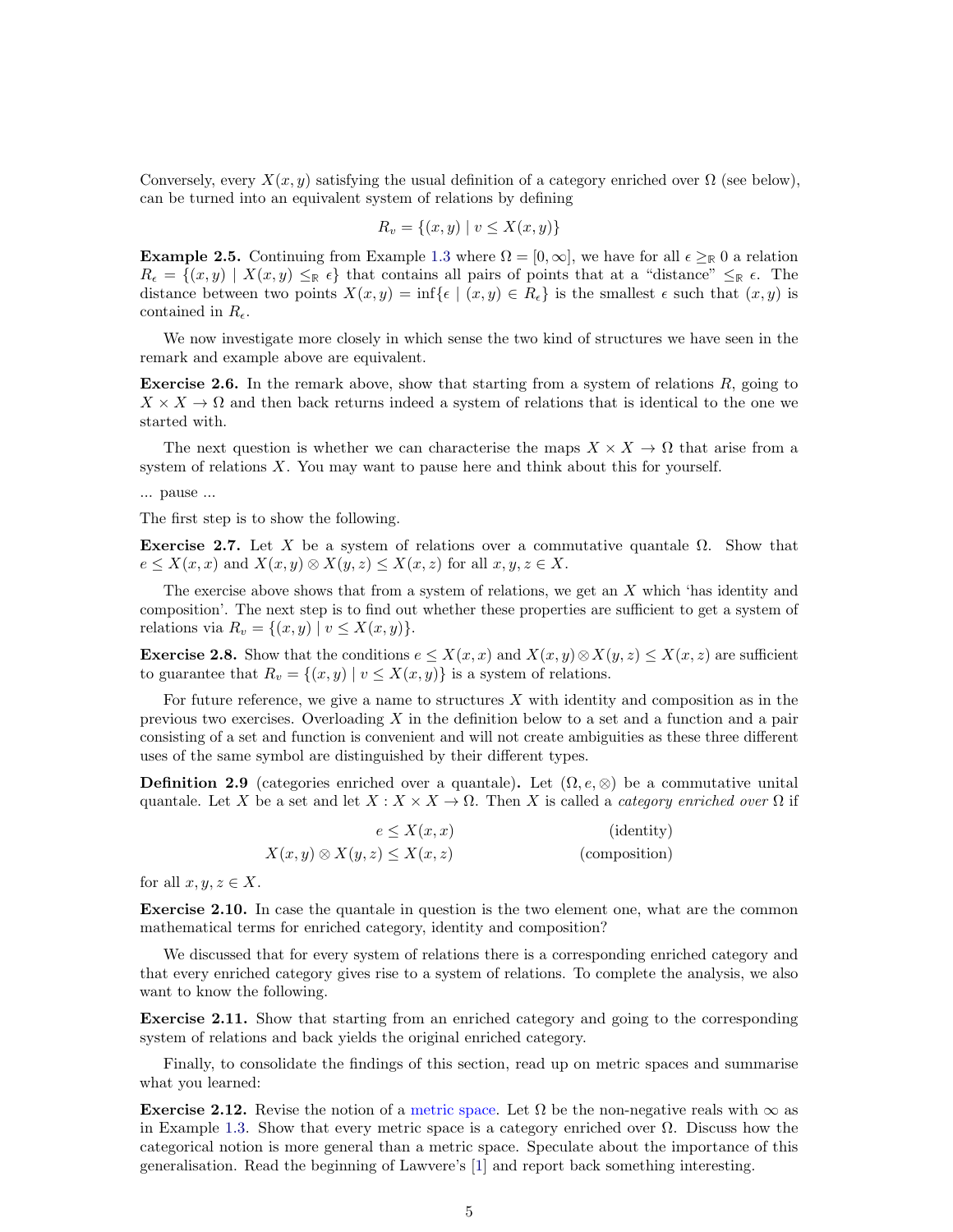#### <span id="page-5-0"></span>3 Examples with quantales of size 3

Let  $3 = \{0 < 1 < 2\}$  be equipped with a monotone, commutative operation satisfying  $0 \otimes i = 0$  for all  $i \in \mathcal{I}$ . As we know from Exercises [2.8](#page-4-0) and [2.11,](#page-4-1) a category X enriched over  $\mathcal{I}$  can be understood as a system of relations

 $R_2 \subseteq R_1$ .

satisfying the conditions of Definition [2.1.](#page-3-1) We will see shortly, that there are exactly three ways of extending **3** to a quantale. Two of them have a special property that is the topic of the next exercise.

**Exercise 3.1.** Show that the relations  $R_i$  are transitive if and only if i is *idempotent*, that is,  $i \otimes i = i$ .

Example 3.2. There are exactly two ways of turning **3** into a commutative quantale with an idempotent tensor, determined by choosing  $1 \otimes 2 = 2$  or  $1 \otimes 2 = 1$ . We write out the tables of tensor and internal hom for future reference.

| ⊗ |          |   |  |          | $\otimes$     |  |                          |  |   |  |
|---|----------|---|--|----------|---------------|--|--------------------------|--|---|--|
| υ |          |   |  |          | U             |  | v                        |  | - |  |
|   | <b>.</b> | - |  | <b>.</b> | <b>.</b>      |  | $\overline{\phantom{a}}$ |  |   |  |
| ∼ | -        | ∼ |  |          | $\Omega$<br>▵ |  |                          |  |   |  |

The reason why we are able to get away with not writing out the entire tables is the subject of the next exercise.

**Exercise 3.3.** Show that in every quantale, we have: (i) If  $e = \top$  then  $x \to x = \top$ . (ii) If  $a \leq e$ then  $a \otimes b \leq b$  and  $[a, b] \geq b$ .

The  $\Omega$ -enriched categories for the three-element quantales  $\Omega = (\underline{3}, \otimes, e, [-,-])$  can be interpreted, following [\[2,](#page-8-1) [3\]](#page-9-0), as well-known models of concurrency given by sets equipped with two relations (in the terminology of the  $(X_r)_{r \in \Omega}$  above, the relation  $X_0$  is reduntant since 0 is bottom). We will explore this in the following.

**Remark 3.4** (Prossets). The first case, which is determined by  $e = 1$ , accounts for the *prossets* of Gaifman and Pratt [\[4\]](#page-9-1). Explicitly, the objects of an  $\Omega$ -category can be seen as events subject to a schedule, endowed with a preorder  $x \leq y$  given by  $X_1$  (with the interpretation that "x happens no later than y") and a binary relation  $x \prec y$  given by  $X_2$  (which is intended to mean "x happens") strictly earlier than y").  $X_2 \subseteq X_1$  says that strict precedence implies weak precedence, while the multiplication law  $1 \otimes 2 = 2$  accounts for the prosset-law that  $x \leq y \leq z \leq w$  implies  $x \prec w$ .

Exercise 3.5. Read enough of Gaifman and Pratt [\[4\]](#page-9-1) to ask a question or report back something interesting.

**Remark 3.6** (Time and Causality). The second case, which is determined by  $e = 2$ , is due to Gaifman [\[5\]](#page-9-2). The relation  $x <^t y$  given by  $X_1$  is interpreted as "x precedes y in time" and the relation  $x <^c y$  given by  $X_2$  is interpreted as "x causally precedes y".  $X_2 \subseteq X_1$  captures that causal precedence implies temporal precedence and the multiplication law  $1 \otimes 2 = 1$  reflects that  $x <^t y <^c z <^t w$  implies  $x <^t w$ .

Exercise 3.7. Read enough of Gaifman [\[5\]](#page-9-2) to ask a question or report back something interesting.

A famous example with a non-idempotent tensor on the three chain is as follows.

**Example 3.8.** The Lukasiewicz chain  $L_2 = \{0 \leq 1/2 \leq 1\}$  with  $e = 1$  and  $\max(0, x + y - 1)$  as tensor, now written  $x \odot y$ , has  $\Omega$ -enriched categories that can be described as follows. A carrier X with two relations  $R_1 \subseteq R_{1/2}$  such that  $R_1$  is reflexive and transitive. <sup>[3](#page-5-1)</sup> We can assign a truth-value

<span id="page-5-1"></span><sup>&</sup>lt;sup>3</sup>Note that  $1/2 \odot 1/2 = 0$  so that  $R_{1/2}$ ;  $R_{1/2} \subseteq R_0$  but since 0 is bottom, we have that  $R_0 = X \times X$ , which imposes no constraint on composition of pairs of  $R_{1/2}$ .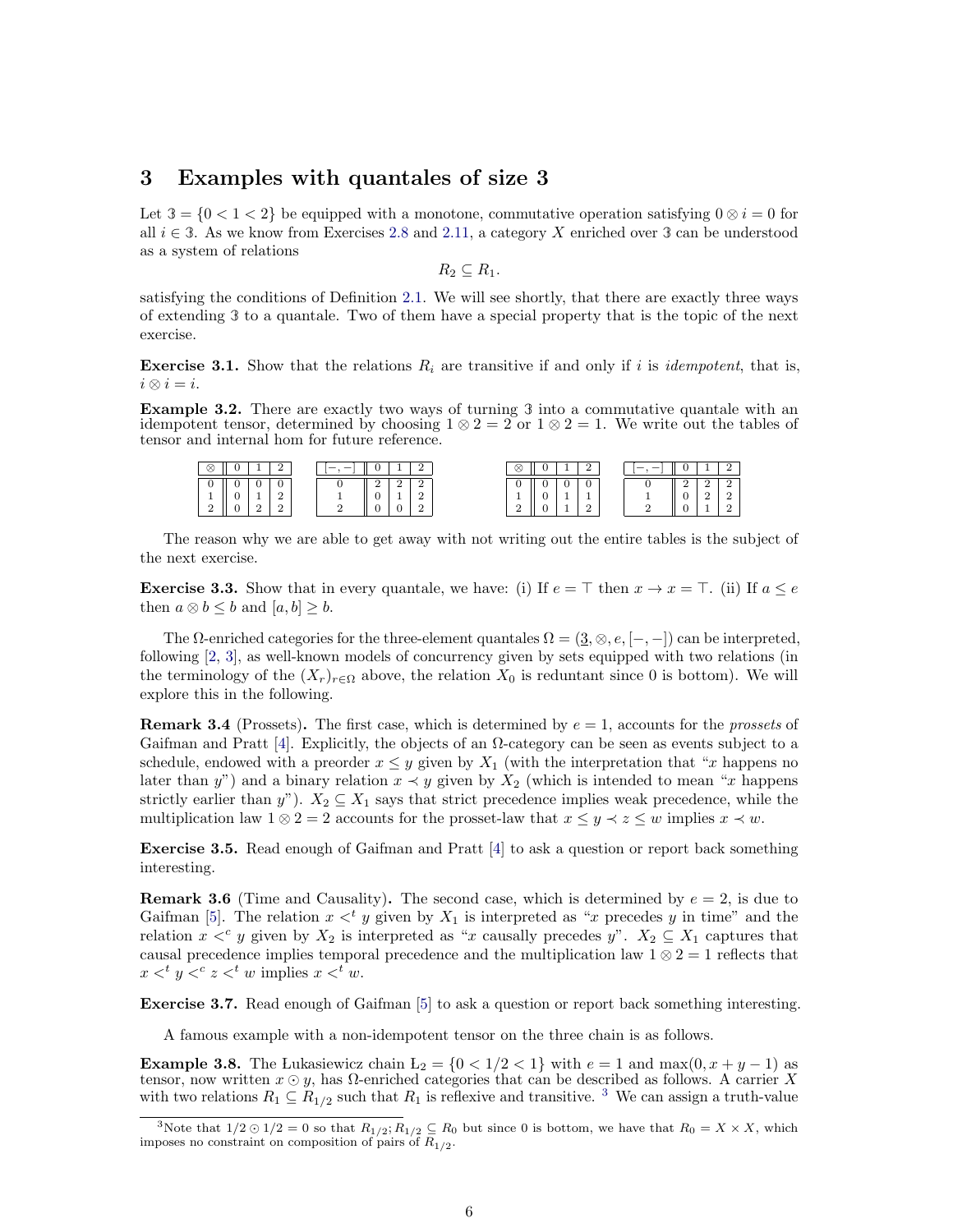to pairs according to  $X(x,y) = \bigvee \{r \mid (x,y) \in r\}.$  As usual, we put  $x \leq_X y \Leftrightarrow X(x,y) \geq 1$ . <sup>[4](#page-6-3)</sup> While  $v \odot -$  will interpret  $v \star -$ , the meaning of  $v \triangleright b$  is given by min $(1, 1 + b - v)$ . <sup>[5](#page-6-4)</sup>

| $\cdot$ | ∸<br>Ξ |  |  |  |
|---------|--------|--|--|--|

Exercise 3.9. Read enough of the wikipedia article on [Lukasiewicz logic](https://en.wikipedia.org/wiki/%C5%81ukasiewicz_logic) to ask a question or report back something interesting.

## <span id="page-6-0"></span>A Some background on category theory

We review some background material. It is not needed to solve the exercises, but may clarify some of the development.

#### <span id="page-6-1"></span>A.1 A Theory of Structures

One question that arises in Section 1 is why a quantale is defined as a complete join semi-lattice (plus some extra structure) if any complete join semilattice also has all meets. Wouldn't it be conceptually clearer to ask that a quantale is a complete lattice (plus the extra structure)?

The answer is no and the reason is that we should define structures with a notion of structure preserving map in mind. And if we talk about quantales, we think of the join-preserving maps, but do not (usually) care about meet-preserving maps. One reason for the latter is that with quantales we are interested in tensor-preserving maps rather than in meet-preserving maps.

This explanation is not satisfactory to a beginning student of quantales, but I don't want to make a larger detour here. Instead, I want to make join-preserving maps part of the definition of a quantale. The cleanest way to do this is in the language of category theory.

A category can be understood as a graph with identities and associative composition or as a many-sorted monoid.

**Definition A.1.** A category C has a set of "objects"  $A, B, \ldots \in \mathcal{C}$  and for each pair  $(A, B)$  of objects a set  $\mathcal{C}(A, B)$  of "arrows". For each object A there is a distinguished arrow id<sub>A</sub> called the identity of A. For all objects  $A, B, C$  there is a function  $C(A, B) \times C(B, C) \rightarrow C(A, C)$ . The image of a pair  $(f, g)$  of arrows is denoted by  $f$ ; g or, more commonly, by  $g \circ f$ , pronounced g after f. Identities and composition satisfy  $f \circ id_A = f = id_B \circ f$  and  $h \circ (g \circ f) = (h \circ g) \circ f$  for all  $f: A \to B, g: B \to C, h: C \to D$ , where  $f: A \to B$  abbreviates  $f \in C(A, B)$ .

Example A.2. Set is the category of sets and functions. Quant is the category that has quantales as objects and has as arrows the functions that preserve joins and multiplication.

The notion of category allows us to develop a structure independent theory of structure. Instead of settling for a particular notion of structure, one axiomatises structure indirectly by axiomatising properties of structure-preserving maps. So far, we only required that, whatever the notion of structure in question, there are so-called identity maps, which are structure preserving and that structure-preserving are closed under an operation called composition.

#### <span id="page-6-2"></span>A.2 Isomorphisms

Informally, two mathematical objects are isomorphic if they have the same structure. As a first example of category theory as an axiomatic theory of structure, we define the notion of isomorphism.

<span id="page-6-3"></span><sup>&</sup>lt;sup>4</sup>Intuitively, if x implies y only up to  $1/2$  and y implies z only up to  $1/2$  then x implies z only up to 0 (ie not at all).

<span id="page-6-4"></span> $\overline{5}_a \le v \triangleright b$  iff  $v \odot a \le b$  iff max $(0, v + a - 1) \le b$  iff  $v + a \le 1 + b$  iff  $a \le 1 + b - v$  iff  $a \le \min(1, 1 + b - v)$ .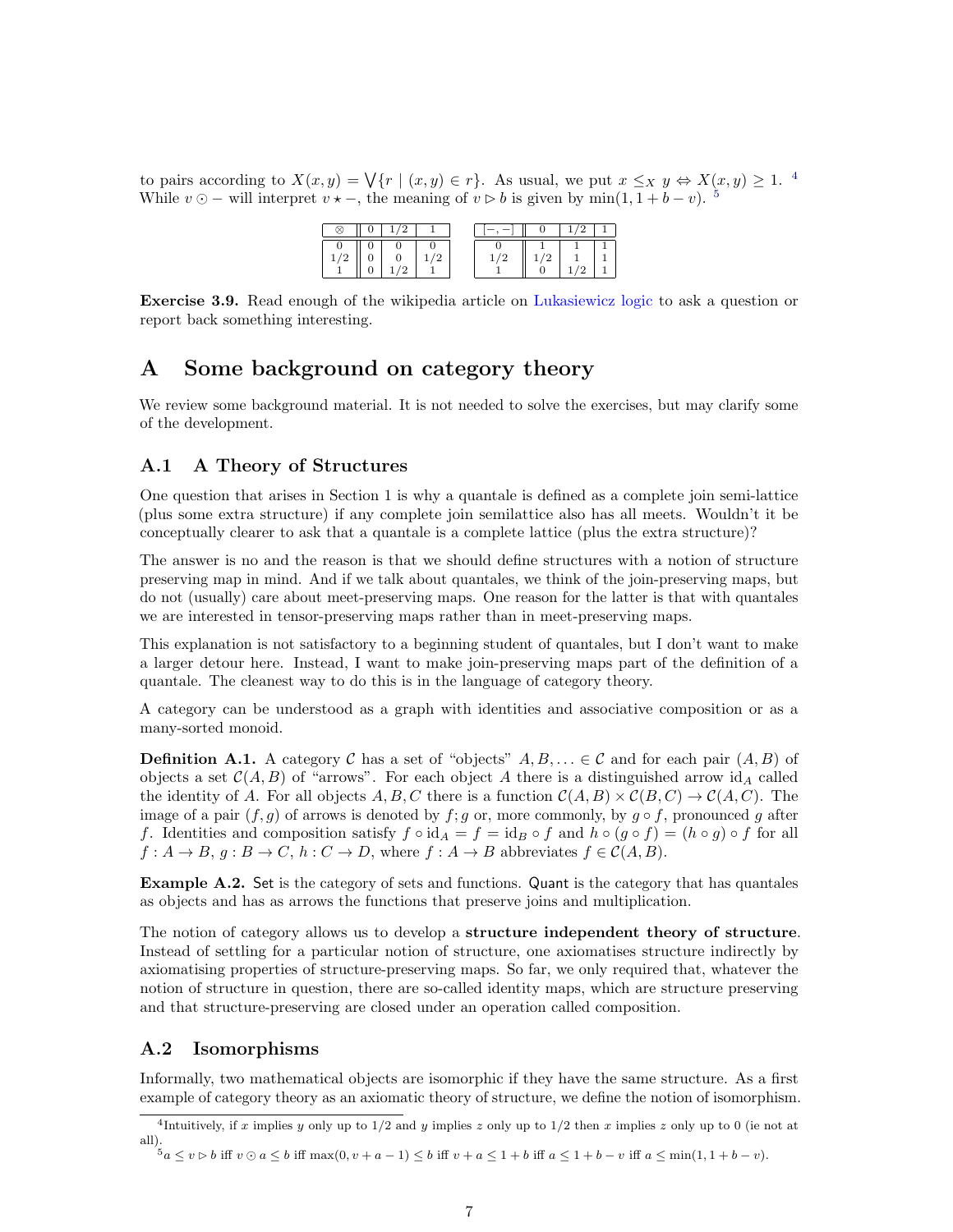<span id="page-7-1"></span>**Definition A.3.** Let C be a category. An arrow  $f : A \to B$  in C is an isomorphism if there is an arrow  $g : B \to A$ , called the inverse of f, such that  $f \circ g = id_B$  and  $g \circ f = id_A$ . We say that A and B are isomorphic, written as  $A \cong B$ , if there exists an isomorphism  $A \to B$ .

It is an important idea of mathematics that we should consider isomorphic objects as equal. This means that any mathematical construction we may want to perform on mathematical objects should be invariant under isomorphism. This is closely related to how we use an API in computer programming: The programs we develop should be independent on how the interface we are using is implemented.

The next example illustrates that whether two structures are isomorphic or not depends on the structure under current consideration.

Example A.4. In the category Set, the integers and the rationals are isomorphic. In the category of ordered sets, they are not.

So far we did not use that composition in a category is associative. Of course, in order to be able to consider isomorphic objects as equal, we need the following property.

Exercise A.5. Show that the composition of two isomorphisms is an isomorphism. Conclude that ∼= is an equivalence relation on the objects of the category.

The first motivation for this appendix was that it, hopefully, shed some light on the fact that it makes a difference whether one defines quantales via complete join semi-lattices or via complete lattices.

The second motivation is that, in Section 2, we show that there is an bijection between the class of categories enriched over  $\Omega$  and the class of systems of relations indexed by  $\Omega$ . In the light of Definition [A.3,](#page-7-1) we now summarise Exercises  $2.6 - 2.11$  $2.6 - 2.11$  $2.6 - 2.11$  as stating the existence of functions  $F$  and G

<span id="page-7-2"></span>
$$
\Omega\text{-cat}\underset{G}{\overset{F}{\bigwedge}}\Omega\text{-SoR}\tag{1}
$$

such that

- $FX$  is an SoR
- $GR$  is an enriched category
- $F \circ G = \mathrm{id}_{\Omega\text{-SoR}}$
- $G \circ F = id_{\Omega_{\text{cat}}}$

If it wouldn't lead us too far afield, the proper mathematical treatment of the situation above would be to define arrows between enriched categories and also between SoR's and then to show that  $F$  and  $G$  form an isomorphism of categories. For now, hopefully, this clarifies what is at stake in Exercises [2.6](#page-4-2) to [2.11.](#page-4-1)

Exercise A.6. (provisional) Is condition 4 of Definition [2.1](#page-3-1) needed to make [\(1\)](#page-7-2) work? Where exactly is it used?

## <span id="page-7-0"></span>B Representation Theory of Boolean Algebras

**Definition B.1** (Boolean Algebra). A Boolean algebra  $(A, 0, 1, \neg, \wedge, \vee)$  is a set A with two constants, a unary operation  $\neg$  and two binary operations  $\wedge$  and  $\vee$ , satisfying

...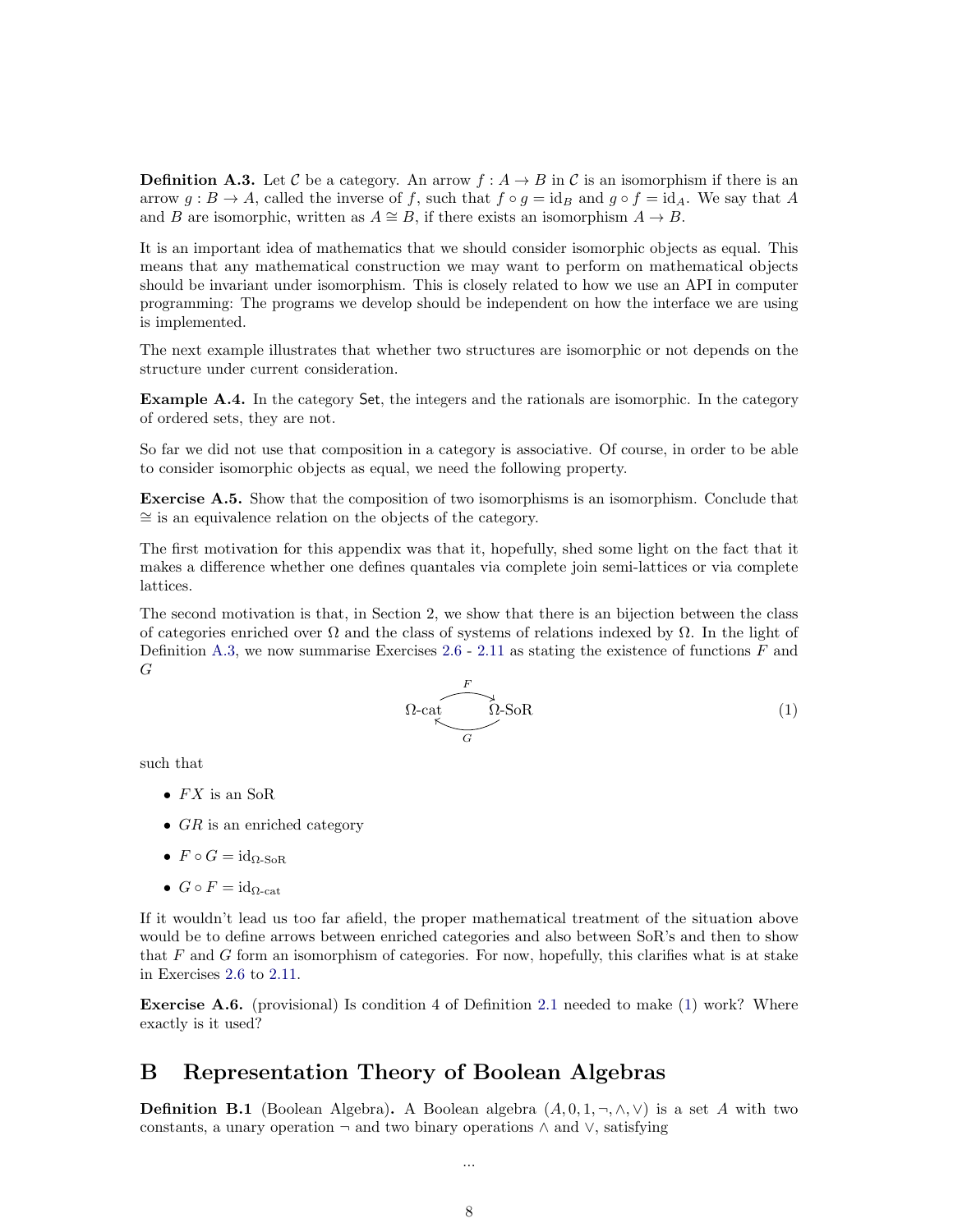In general lattices we write  $\bot$ ,  $\top$  for bottom and top, but in Boolean algebras it is more common to write 0, 1 instead.

In a lattice, b is called a *complement* of a if  $a \wedge b = \perp$  and  $a \vee b = \top$ .

Exercise B.2. Fill in the axioms above. In words, a Boolean algebra is a distributive lattice in which every element has a complement. Show that in a distributive lattice complements are unique. Give an example of a (necessarily non-distributive) lattice in which complements are not unique.

Subsets ordered by inclusion clearly form a lattice. More interesting is that they are distributive:

**Exercise B.3** (Powerset, Venn Diagrams). Let  $\mathcal{P}X$  be the powerset (=set of subsets) of X ordered by inclusion with union, intersection, and complement. Show that every powerset is a Boolean algebra. More generally, every subset of a powerset closed under unions and complements is a Boolean algebra.

It is convenient to call powerset algebras concrete Boolean algebras and general Boolean algebras abstract Boolean algebras. The previous exercise shows that all powerset algebras are Boolean algebras. In other words, the concrete Boolean algebras form a subclass of the (abstract) Boolean algebras.

The last observation raises the question whether there are laws of logic satisfied by all concrete Boolean algebras but not by all abstract Boolean algebras. In other words, are the axioms of Boolean algebra complete wrt their set-theoretic interpretation? A negative answer would be disturbing, since the Boolean operations ¬, ∧, ∨ are intended to capture complement, intersection and union.

Stone's representation theorem for Boolean algebras guarantees that the abstract notion of Boolean algebra captures exactly powersets with union, intersection and complement. In particular, if a property in the language of  $(0, 1, \neg, \wedge, \vee)$  holds for all concrete Boolean algebras (or even just the two element Boolean algebra), then it does hold for all Boolean algebras.

We state the theorem only for finite algebras, but it does hold in general, with the appropriate generalisation of "atoms". But first we need to define what atoms are.

**Definition B.4** (Atom). Let A be a Boolean algebra.  $a \in A$  is an atom if  $a \not\leq b \Rightarrow a \wedge b = 0$  for all  $b \in A$ .

**Exercise B.5.** Show that a is an atom iff there is no element strictly in between  $\perp$  and a.

**Exercise B.6** (Characteristic Functions). Let  $2 = \{0, 1\}$ . Write  $2^X$  for the set of functions  $X \to 2$ . Show that the truth tables for  $\wedge, \vee, \neg$ , if extended 'pointwise' to functions, endow  $2^X$  with the structure of a Boolean algebra. Show that  $\mathcal{P}X \cong 2^X$ , that is, that they are isomorphic as Boolean algebras.

**Theorem B.7** (Representation Theorem). Every finite Boolean algebra is isomorphic to the powerset of its atoms.

**Exercise B.8.** Let A be a Boolean algebra and X its set of atoms. Write  $2^X$  for the Boolean algebra of subsets of X. Define  $f : A \to 2^X$  via  $f(a) = \{x \in X \mid x \le a\}$ . Show that f is bijective and a homomorphism.

#### References

- <span id="page-8-0"></span>[1] F. Lawvere. Metric spaces, generalized logic and closed categories. Rendiconti del Seminario Matematico e Fisico di Milano, XLIII, 1973. Republished in [Reprints in Theory Appl. Categ.](http://tac.mta.ca/tac/reprints/articles/1/tr1abs.html)
- <span id="page-8-1"></span>[2] R. Casley, On the specification of concurrent systems. PhD thesis, Stanford University (1991)